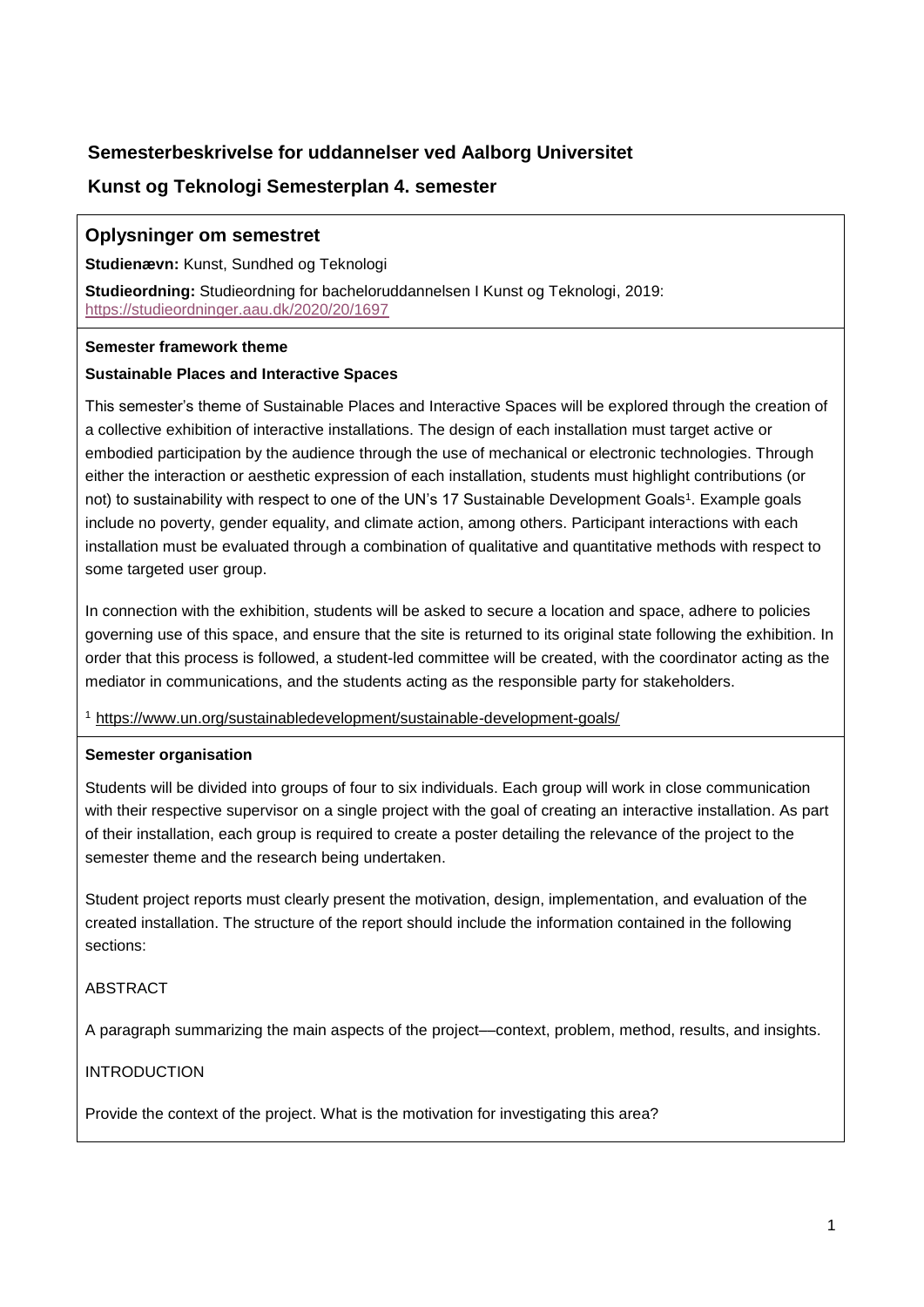## PROBLEM STATEMENT

Concisely state the problem explored in the project. It is also possible to provide a hypothesis to be supported or rejected through one or more experiments.

## **BACKGROUND**

This section contains all previous work related to the project and is an important aspect of any type of research. Identify previous related contributions and note both the importance and shortcomings of each in relation to the project work. Always reference refutable sources (i.e., peer-reviewed journals and books) and, when possible, primary sources (i.e., the original author of the work) to avoid misinformation.

## DESIGN METHODS

What specific academic and artistic methods are employed in this project? How will the interactions and the problem statement or hypothesis be tested? Identify at least one qualitative and one quantitative method in addition to the artistic methods used.

## IMPI EMENTATION

How was the final work developed and constructed? Include overall system diagrams, floor plans, scenic designs, renderings, illustrations and other supporting evidence for the installation and exhibition. Detail the most important aspects of the implementation and place any other material in the appendix. Ideally, a reader should be able to re-create the artifact based on the information in this section.

### ANALYSIS

Was the project successful? Support this with experimental data. If there was a hypothesis, do the experimental observations support or reject it?

### FUTURE WORK

Is there anything that could have been done better? How? If this project were to be developed further, what should be done next?

### **CONCLUSION**

This is not simply a summary of what has been done in the project, but should make connections to all aspects of the work and synthesize new insights. What can others learn from this research?

### REFERENCES<sup>[1]</sup>

List of references following the APA referencing style.

### APPENDIX

Include all data here obtained during the project. This can include, for example, experimentation/observation logs, transcriptions of interviews, survey data, and source code. Note that the main text can reference the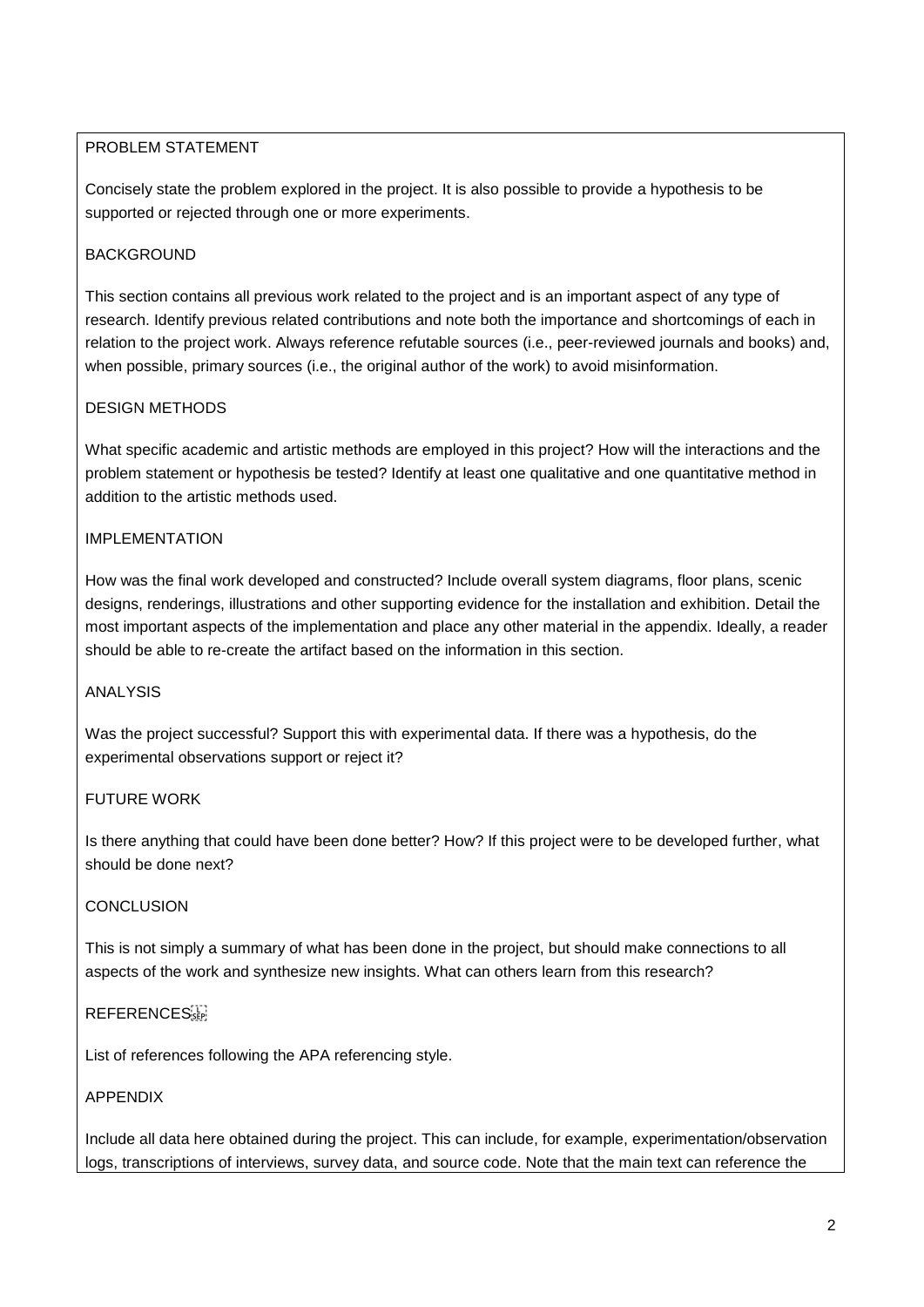information in this section.

All figures, tables, and images in the report must be labeled with an explicit description and referred to in the main text. Students are also required to make a video documenting the final artifact and hand it in with the report.

All material in the report that is not the original creation of the students must be properly acknowledged using the APA referencing style. Failure to do so will be considered plagiarism and will lead to immediate failure and possibly also expulsion from the program.

#### **Semesterkoordinator og sekretær**

**Semesterkoordinator**: Brian Bemman **Sekretær**: Elsebeth Bækgaard

#### **Modulbeskrivelse**

### **Modultitel, ECTS-angivelse**

Interaktionsrum i Kunst og Teknologi 20 ECTS

#### **Placering**

4. Semester

#### **Modulansvarlig**

Brian Bemman

### **Type og sprog**

Projektarbejde i grupper Engelsk

### **Læringsmål:**

Formålet med modulet "Interaktionsrum i kunst og teknologi" er at give den studerende en introduktion til problemområder og design af løsninger i forhold til kropsliggjort interaktion ("embodied interaction") i interaktive rum, steder og installationer.

I dette modul skal den studerende opnå:

Grundlæggende viden om

- skabelse af interaktive rum og installationer, der fremmer kropsliggjort interaktion og forståelsen af det pågældende sted
- teknologier, der understøtter interaktion og aktiv deltagelse, målrettet bestemte brugergrupper
- mekaniske og elektroniske teknologier, der kan bruges til at skabe oplevelser og interaktion
- kvalitative og kvantitative metoder og værktøjer til behandling af auditiv, taktil og visuel information, der skal støtte deltagernes interaktion med installationen.

Færdigheder i at

 identificere og formulere en kunstnerisk problemstilling inden for temaet "Interaktionsrum i kunst og teknologi", som er rettet mod bestemte brugergrupper eller et bestemt publikum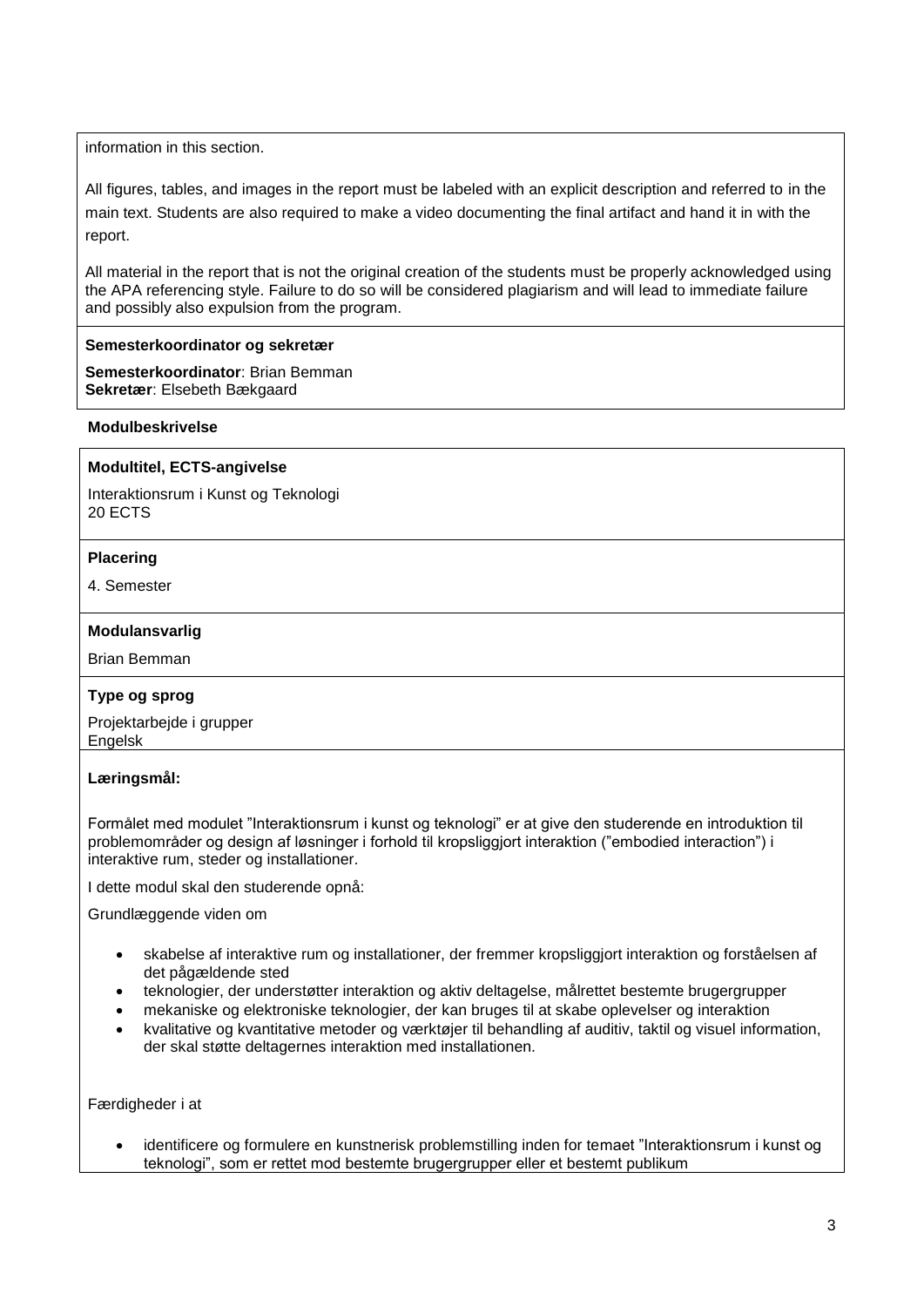- analysere problemstillingen og udvikle alternative koncepter for en defineret problemstilling inden for en defineret kontekst
- anvende lyd og andre teknologier i forbindelse med design af indhold til interaktive installationer og rum
- identificere, udvikle og beskrive samspillet mellem lyd, lys og rumlige virkninger, materialevalg og teknologiske løsninger med henblik på at opnå et klart æstetisk udtryk og fremme den kropsliggjorte interaktion
- vælge egnede metoder til udvikling af artefakter indenfor temaet "Interaktionsrum i kunst og teknologi".

### Kompetencer i at

- skabe interaktive rum og installationer
- anvende interaktive teknologier, herunder styring af medier, lys og lyd
- placere egne kunstneriske løsninger i en sammenhæng (i forhold til moderne, sociokulturelle krav og konsekvenser, kunstteoretiske og æstetiske dimensioner m.v.)
- beskrive det færdige design på et professionelt niveau og formidle dette til eksterne samarbejdspartnere.

### **Indhold**

Modulet afvikles som en række eksperimenter med interaktive installationer, der er målrettet bestemte brugergrupper eller et bestemt publikum i bestemte rumlige sammenhænge. Det kan f.eks. være pladser eller scener i byens rum, arkitektoniske rammer, lokalmiljøer, udstillingsrum m.v., hvor kunstneriske installationer opsættes og testes med henblik på at give deltagerne forskellige oplevelser, f.eks. skabelse af sociale relationer, læringsoplevelser, sensoriske og æstetiske oplevelser, aktion-reaktionsmønstre og lignende. Der undersøges og anvendes forskellige interaktive teknologier for at realisere semesterprojektet.

Fag:

I forbindelse med modulet vil der blive udbudt følgende fag:

- Interaktionsrum i kunst og teknologi
- Kunstnerisk og videnskabelig metode IV

Andre fag kan blive udbudt inden for følgende områder:

- Interaktionsdesign
- Audio Design
- Digital Repræsentation II

### **Omfang og forventet arbejdsindsats**

20 ECTS. 1 ECTS = 27,5 timers arbejde. 20 ECTS = 550 timers arbejde bestående af forberedelse til kursusgange, kursusdeltagelse, gruppearbejde, øvelser, vejledning og eksamen.

### **Modulaktiviteter (kursusgange m.v.)**

In support of the project work for this module, the following courses will be provided:

### **Course: Artistic and Academic Methodology IV – Interaction Design**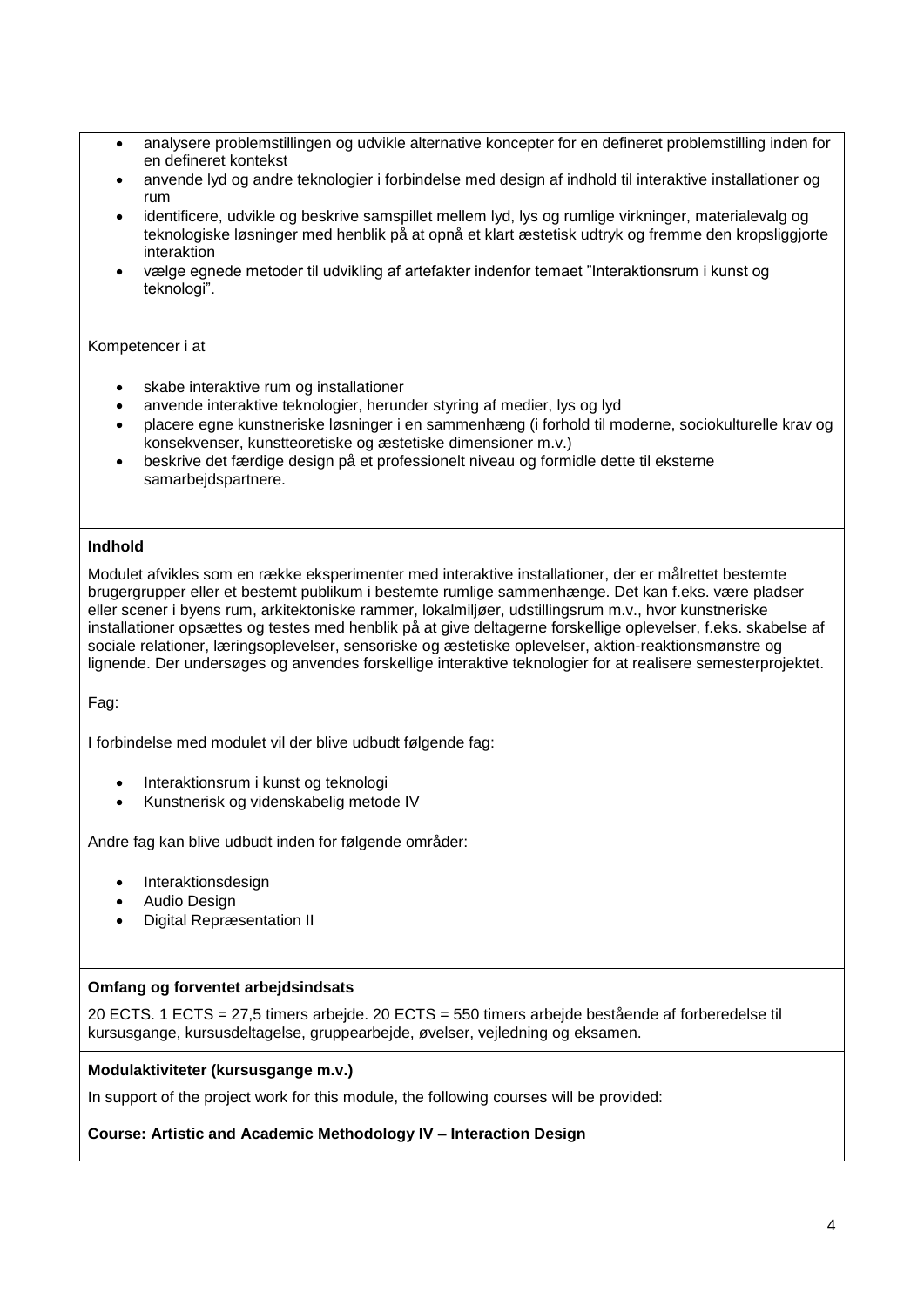Lecturer: Markus Löchtefeld

### **Course: Digital Representation**

Lecturer: Anca-Simona Horvath

Please see the course Moodle pages of these courses for further information regarding content, teaching activities, schedule, reading material, and passing requirements.

### **Eksamen**

Mundtlig pba. projekt

Eksamen afvikles som en samtale mellem de(n) studerende, eksaminator og den eksterne censor på baggrund af de(n) studerendes projektrapport, som kan være en rapport eller portefølje, samt det produkt, som de(n) studerende har udarbejdet. Projekteksamen vil også omfatte andre emner fra modulfagene.

Eksamensform:

Aflevering: i grupper eller individuelt

Omfang: det skriftlige arbejde må ikke overstige 10 sider pr. studerende (15 sider ved individuelle rapporter).

Eksamensvarighed: 20 minutter pr. studerende og 10 minutter til bedømmelse og karaktergivning pr. gruppe, dog maksimum 2 timer.

Bedømmelsesform: 7-trins skala

Censur: Ekstern prøve.

### **Modulbeskrivelse**

#### **Modultitel, ECTS-angivelse**

Kunst og Kontekst II 5 ECTS

#### **Placering**

4. Semester

### **Modulansvarlig**

Morten Søndergaard

### **Type og sprog**

Individuelt arbejde I forhold til fagets aktiviteter

Engelsk

**Læringsmål:** 

I dette modul skal den studerende opnå:

Grundlæggende viden om

medieteori og mediekunstteori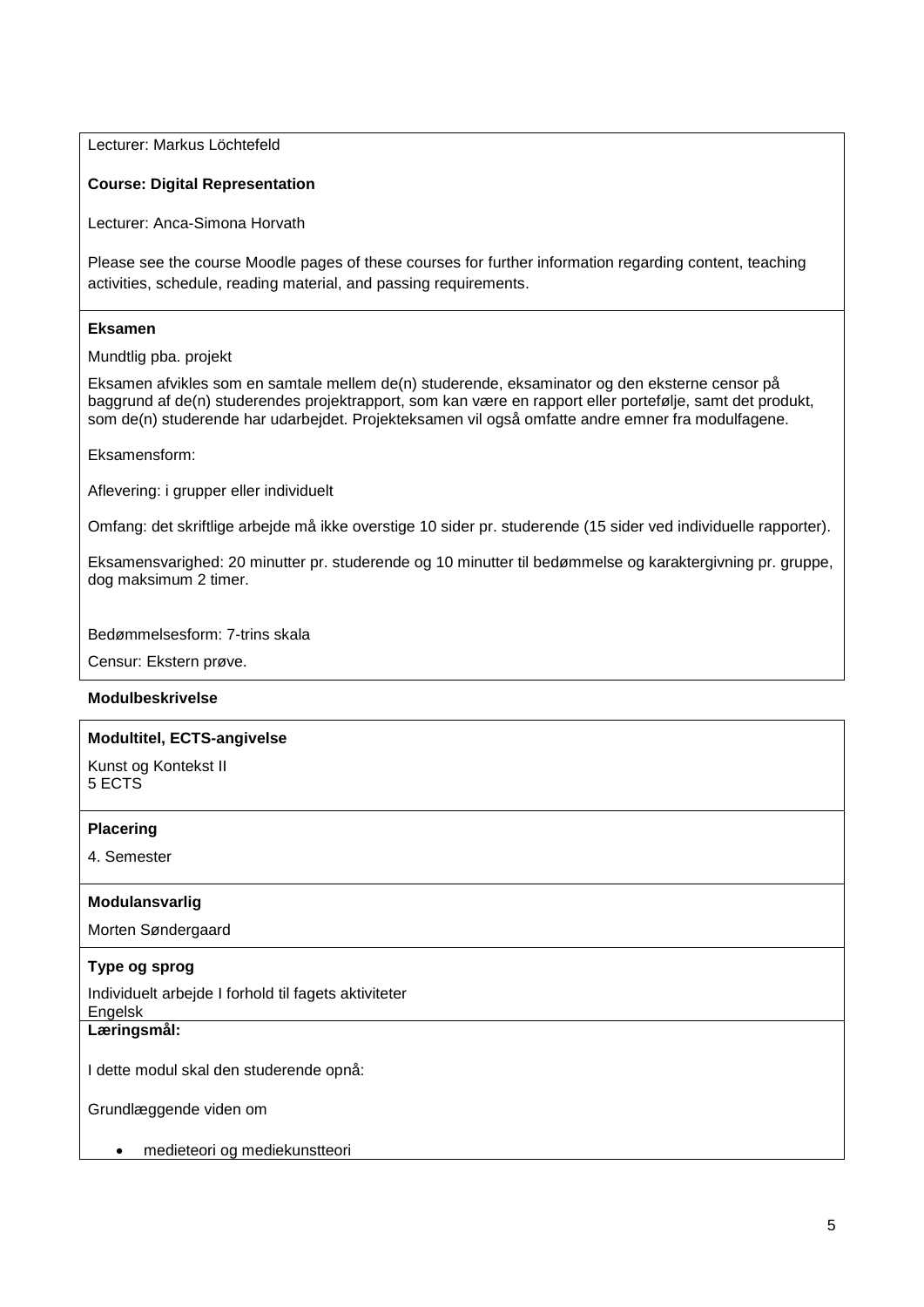- centrale begreber vedrørende tværfaglighed og synergi mellem kunst- og medieteknologi
- forskellige metoder til at analysere mediekunstværker i forhold til deres kulturelle, personlige, æstetiske og epistemologiske betydning
- teorier inden for publikumsinvolvering og -engagement i forhold til mediekunstværker
- målgruppe- og brugerbegreber inden for mediekunst og relaterede adfærdsmæssige og æstetiske præferencer.

### **Færdigheder i at**

- anvende grundlæggende teorier og metoder i forbindelse med analyse af mediekunstværker
- beskrive kunstneriske udfordringer og æstetiske formater inden for mediekunsten
- analysere publikumsinvolvering i mediekunstværker.

#### **Kompetencer** i at

- anvende teorier og metoder inden for mediekunsten
- analysere og diskutere mediekunstværker som kulturelle og æstetiske fænomener.

### **Indhold**

I modulet "Kunst og kontekst II" undersøges mediekunstværker og deres kulturelle, æstetiske, sociale og teknologiske placering i det 20. og 21. århundrede.

Sammen med "Kunst og kontekst I" giver modulet den studerende en introduktion til de videnskabelige og teoretiske sammenhænge inden for medieteori samt kunst og teknologi. Gennem forskellige undervisningsformer som f.eks. forelæsninger, workshops, ekskursioner og seminarer lærer den studerende, hvordan man anvender teori i forbindelse med analyse af mediekunstværker.

### **Omfang og forventet arbejdsindsats**

5 ECTS. 1 ECTS = 27,5 timers arbejde. 5 ECTS = 137,5 timers arbejde bestående af forberedelse til kursusgange, kursusdeltagelse, gruppearbejde, øvelser, vejledning og eksamen.

### **Modulaktiviteter (kursusgange m.v.)**

Please see the course Moodle page of this module for further information regarding content, teaching activities, schedule, and reading material.

### **Eksamen**

Skriftlig. Intern prøve.

Aflevering: Individuelt.

Eksamen er en bunden opgave af syv dages varighed. Opgaven bedømmes af eksaminator og en intern medbedømmer efter 7-trinsskalaen.

Omfang: Det skriftlige arbejde må ikke overstige 10 sider.

### **Modulbeskrivelse**

### **Modultitel, ECTS-angivelse**

Internationalt samarbejde 5 ECTS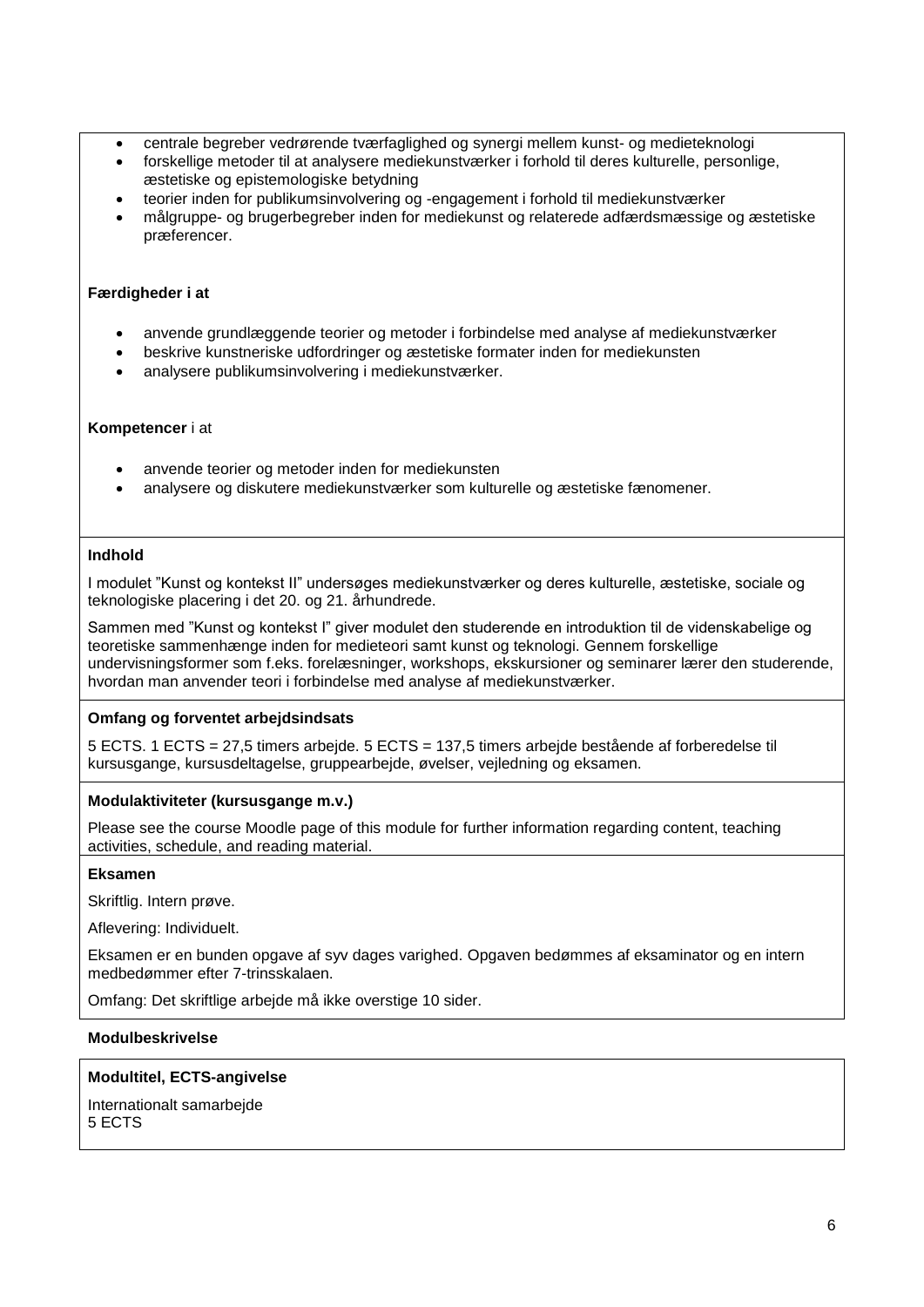## **Placering**

4. Semester

## **Modulansvarlig**

Morten Søndergaard

## **Type og sprog**

Gruppearbejde i forhold til fagets aktiviteter og seminarer.

#### Engelsk **Læringsmål:**

I dette modul skal den studerende opnå:

Grundlæggende viden om

- teorier og metoder for samarbejde og netværkskreativitet
- globaliseringens indvirkning på mediekunst
- teknologiske betingelser og løsninger for samarbejde
- samarbejdsrelationer i projektarbejdet i internationale sammenhænge

Færdigheder i at

- skabe konceptuelle og tekniske rammer for samarbejde
- udvikle formater for samarbejde på baggrund af eksisterende metoder på området.

Kompetencer i at

- analysere eksisterende betingelser for samarbejde, herunder analyse af brugergrupper og deltagende institutioner
- overveje aktuelle kulturhistoriske og medieteknologiske forhold og mulige løsninger på internationalt samarbejde.

### **Indhold**

Modulet "Internationalt samarbejde" giver en teoretisk og praktisk introduktion til metoder for samarbejde med internationale kunstinstitutioner og/eller kunst- og designvirksomheder samt dets muligheder og udfordringer. Den studerende lærer at tilrettelægge og gennemføre et internationalt samarbejdsprojekt. Undervisningsformen er en workshop. Projektet støttes af relevant litteratur og case-studier, der tematiserer og diskuterer centrale begreber som globalisering, netværkskultur og samarbejdsbaseret kreativitet.

### **Omfang og forventet arbejdsindsats**

5 ECTS. 1 ECTS = 27,5 timers arbejde. 5 ECTS = 137,5 timers arbejde bestående af forberedelse til kursusgange, kursusdeltagelse, gruppearbejde, øvelser, vejledning og eksamen.

### **Modulaktiviteter (kursusgange m.v.)**

Please see the course Moodle page of this module for further information regarding content, teaching activities, schedule, and reading material.

**Eksamen**